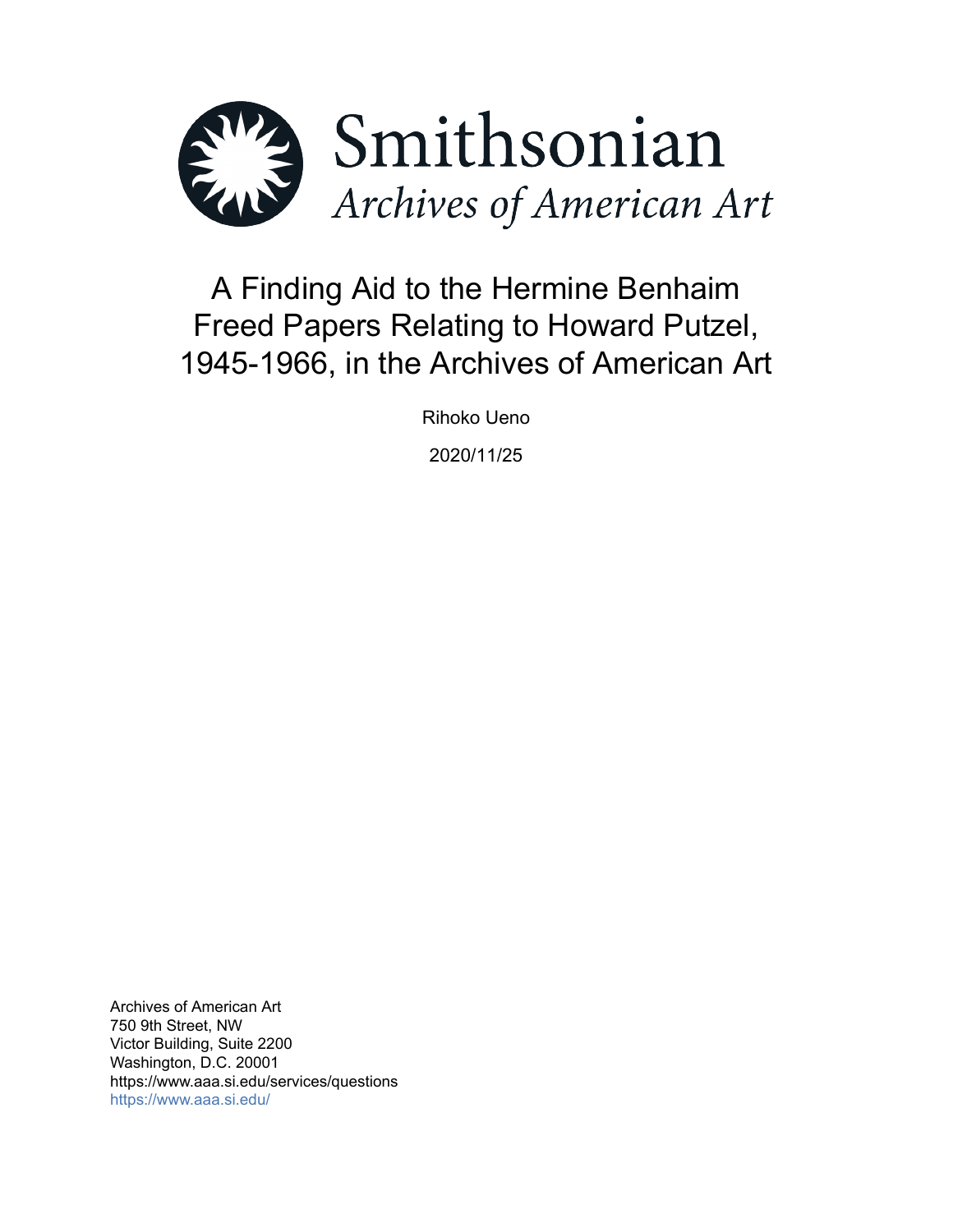## **Table of Contents**

<span id="page-1-0"></span>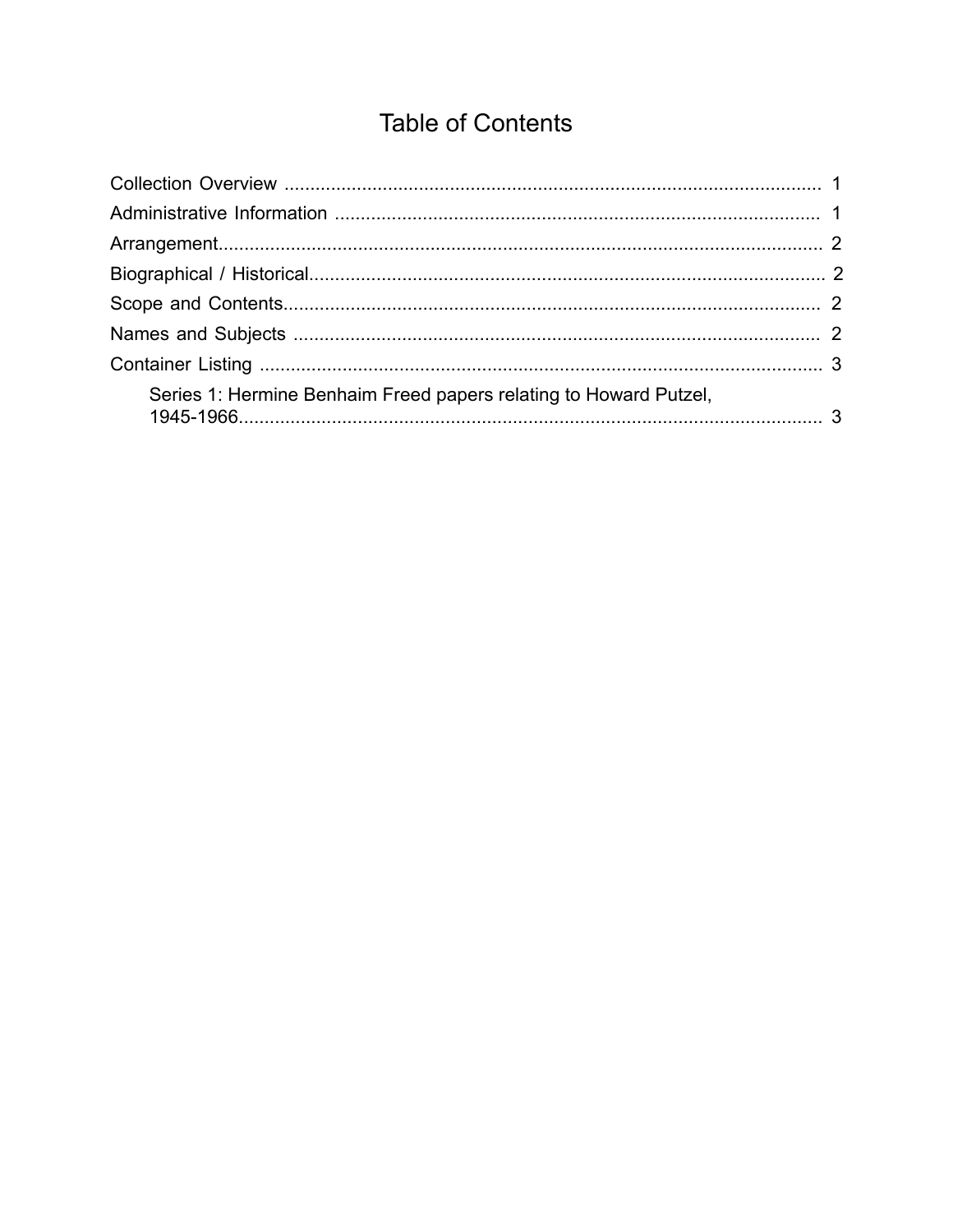### <span id="page-2-0"></span>**Collection Overview**

| <b>Repository:</b> | Archives of American Art                                                                                                                                                                                                                                                                                                                                                                                                                                                                                                                                                                                                                                      |
|--------------------|---------------------------------------------------------------------------------------------------------------------------------------------------------------------------------------------------------------------------------------------------------------------------------------------------------------------------------------------------------------------------------------------------------------------------------------------------------------------------------------------------------------------------------------------------------------------------------------------------------------------------------------------------------------|
| Title:             | Hermine Benhaim Freed papers relating to Howard Putzel                                                                                                                                                                                                                                                                                                                                                                                                                                                                                                                                                                                                        |
| Date:              | 1945-1966                                                                                                                                                                                                                                                                                                                                                                                                                                                                                                                                                                                                                                                     |
| Identifier:        | AAA.benhherm                                                                                                                                                                                                                                                                                                                                                                                                                                                                                                                                                                                                                                                  |
| Creator:           | Freed, Hermine                                                                                                                                                                                                                                                                                                                                                                                                                                                                                                                                                                                                                                                |
| Extent:            | 0.01 Linear feet                                                                                                                                                                                                                                                                                                                                                                                                                                                                                                                                                                                                                                              |
| Language:          | English.                                                                                                                                                                                                                                                                                                                                                                                                                                                                                                                                                                                                                                                      |
| Summary:           | The papers of Hermine Benhaim Freed measure 0.01 linear feet (7)<br>items) and date from 1945 to 1966. The collection mostly consists<br>of material Freed gathered about New York gallery owner Howard<br>Putzel, such as Benhaim's paper on Howard Putzel, "Howard Putzel<br>and the Beginnings of Abstract Expressionism," written for a Modern<br>Art Seminar at New York University. Also included are letters to Freed,<br>1966, about Putzel from Joseph Allen, Peggy Guggenheim, Kenneth<br>MacPherson and Gordon Onslow-Ford; and a typescript and a clipping<br>of reviews of the exhibition "A Problem for Critics," 1945, organized by<br>Putzel. |

## <span id="page-2-1"></span>**Administrative Information**

#### Acquisition Information

The papers were donated to the Archives of American Art in 1972 by Hermine Benhaim Freed.

#### Available Formats

Portions of the collection are available on 35mm microfilm reel 3482 at the Archives of American Art offices and through interlibrary loan. Researchers should note that the arrangement of material described in the container inventory does not reflect the arrangement of the collection on microfilm.

#### Processing Information

The collection was processed and a finding aid prepared by Rihoko Ueno in 2020.

#### Preferred Citation

Hermine Benhaim Freed papers relating to Howard Putzel, 1945-1966. Archives of American Art, Smithsonian Institution.

#### **Restrictions**

This collection is open for research. Access to original papers requires an appointment and is limited to the Archives' Washington, D.C. Research Center.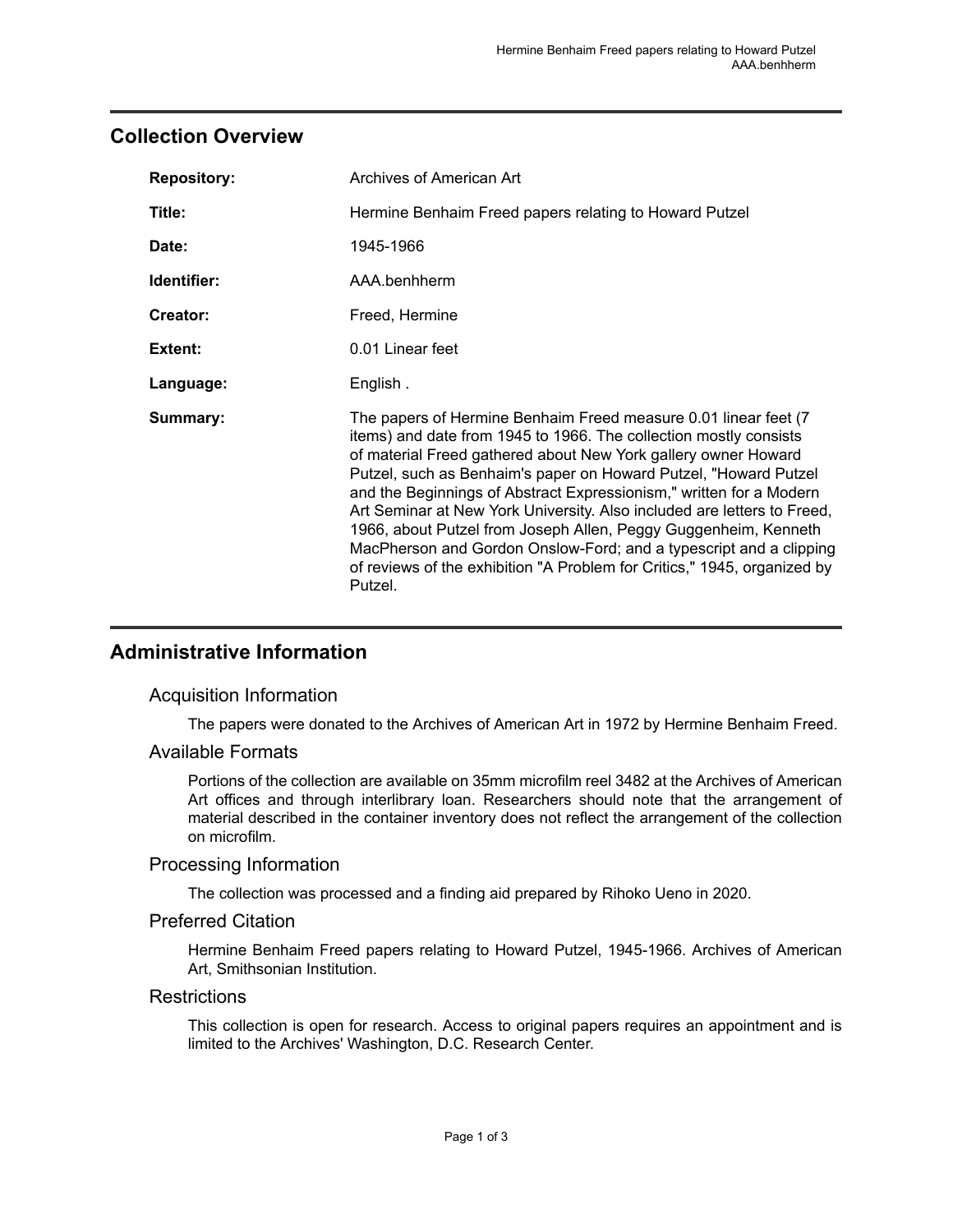#### Conditions Governing Use

The Archives of American Art makes its archival collections available for non-commercial, educational and personal use unless restricted by copyright and/or donor restrictions, including but not limited to access and publication restrictions. AAA makes no representations concerning rights and restrictions and it is the user's responsibility to determine whether rights or restrictions exist and to obtain any necessary permission to access, use, reproduce and publish the collections. Please refer to the Smithsonian's Terms of Use for additional information.

## <span id="page-3-1"></span>**Biographical / Historical**

Hermine Benhaim Freed (1940-1998) was a painter and video artist in New York City. Freed studied painting at Cornell University and New York University, where she taught starting from the late 1960s.

## <span id="page-3-2"></span>**Scope and Contents**

The papers of Hermine Benhaim Freed measure 0.01 linear feet (1 folder) and consists of 7 items and date from 1945 to 1966. The collection mostly consists of material gathered about New York gallery owner Howard Putzel, such as Freed's paper on Howard Putzel, "Howard Putzel and the Beginnings of Abstract Expressionism," written for a Modern Art Seminar at New York University. Also included are letters to Freed, 1966, about Putzel from Joseph Allen, Peggy Guggenheim, Kenneth MacPherson and Gordon Onslow-Ford; and a typescript and a clipping of reviews of the exhibition "A Problem for Critics," 1945, organized by Putzel.

### <span id="page-3-0"></span>**Arrangement**

Due to the small size of this collection, the papers are arranged as one series.

• Series 1: Hermine Benhaim Freed papers relating to Howard Putzel, 1945-1966 (Folder 1; 7 items)

## <span id="page-3-3"></span>Names and Subject Terms

This collection is indexed in the online catalog of the Smithsonian Institution under the following terms:

Subjects:

Abstract expressionism Art -- Collectors and collecting Women artists Women educators Women painters

Names:

Putzel, Howard, 1898-1945

Occupations:

Educators -- New York (State) -- New York Painters -- New York (State) -- New York Video artists -- New York (State) -- New York